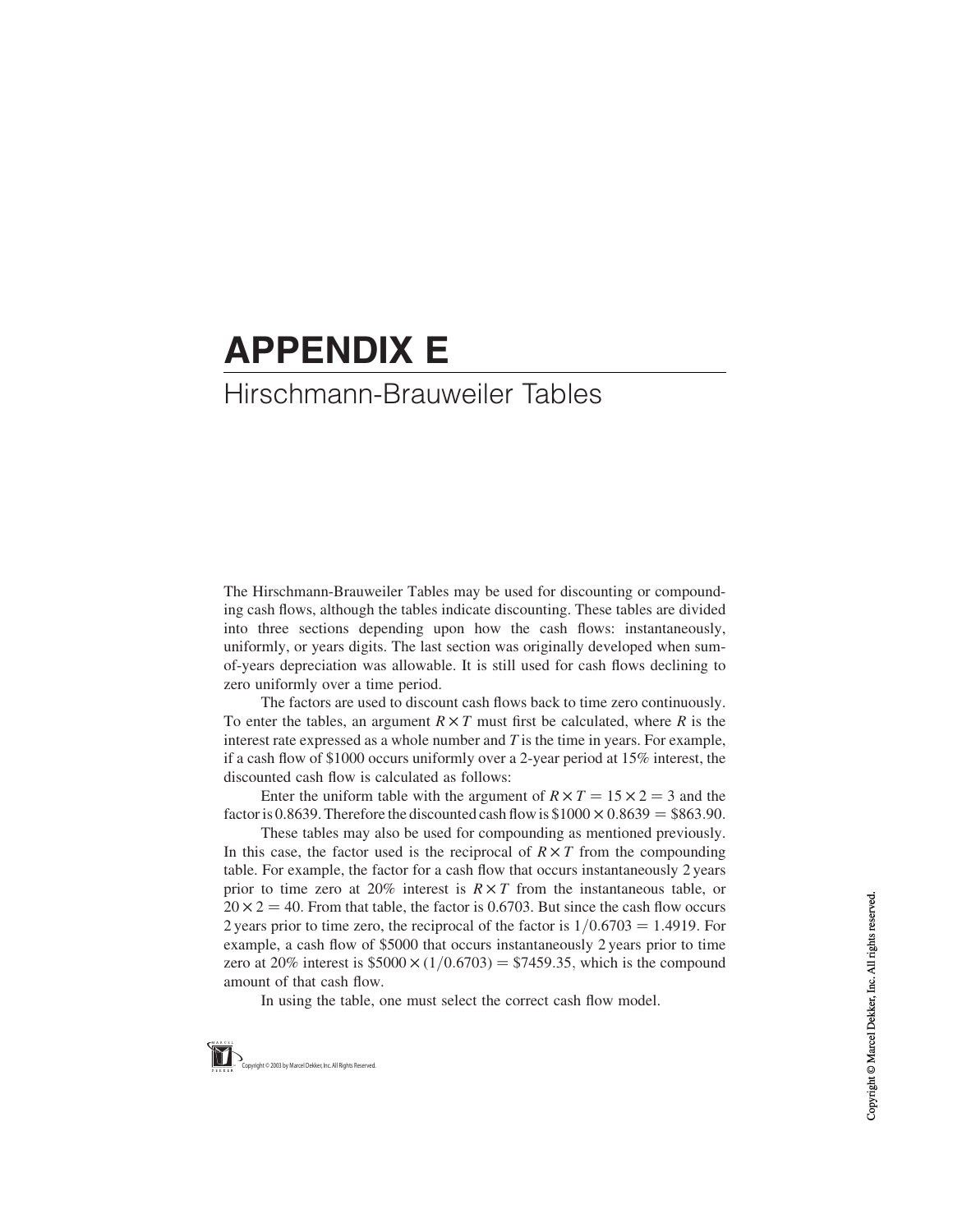### Hirschmann-Brauweiler Tables

FACTORS FOR CONTINUOUS DISCOUNTING: UNIFORM

| $R \times T$ | 0       | ı            | $\overline{z}$ | 3            | 4       | 5            | 6              | 7       | B            | 9       |
|--------------|---------|--------------|----------------|--------------|---------|--------------|----------------|---------|--------------|---------|
| 0            | 1.0000  | .9950        | .9901          | .9851        | .9803   | .9754        | .9706          | .9658   | .9610        | .9563   |
| 10           | . 9516  | .9470        | .9423          | .9377        | .9332   | .9286        | .9241          | .9196   | .9152        | .9107   |
| 20           | .9063   | .9020        | .8976          | <b>EECB.</b> | .8991   | .8848        | .8806          | .8764   | .8722        | .8681   |
| 30           | .8639   | .8598        | .8558          | .9517        | .8477   | .8437        | 8398           | 8359    | .8319        | .8281   |
| 40           | .8242   | .0204        | .8166          | .8128        | .8090   | <b>E208.</b> | .8016          | .7979   | .7942        | .7906   |
| 50           | .7869   | .7833        | .7798          | .7762        | .7727   | .7692        | .7657          | .7622   | .7588        | .7554   |
| 60           | .7520   | .7486        | .7453          | .7419        | .7386   | .7353        | .7320          | .7288   | .7256        | .7224   |
| 70           | .7192   | .7160        | .712B          | .7097        | .7066   | .7035        | .7004          | .6974   | .6944        | .6913   |
| 80           | EB83.   | .6854        | .6824          | .6795        | .6765   | .6736        | .6707          | .6679   | .6650        | .6622   |
| 90           | . 6594  | .6566        | -6538          | -6510        | .6483   | .6455        | .6428          | .6401   | .6374        | .6348   |
| 100          | .6321   | . 6295       | .6269          | .6243        | .6217   | $-6191$      | .6166          | .6140   | .6115        | .6090   |
| t 10         | .6065   | .6040        | .6015          | .5991        | .5967   | .5942        | .5910          | .5894   | .5871        | .5847   |
| 120          | .5823   | .5800        | .5777          | .5754        | .5731   | .5708        | .5685          | .5663   | .5640        | .5618   |
| 130          | .5596   | .5574        | .5552          | .5530        | .5509   | .5487        | .5466          | .5444   | .5423        | .5402   |
| 140          | .5381   | .5361        | .5340          | .5320        | .5299   | .5279        | .5259          | -5239   | .5219        | .5199   |
| 150          | .5179   | .5160        | .5140          | .5121        | .5101   | .5082        | <b>Eao2.</b>   | .5044   | .5025        | .5007   |
| 160          | .4988   | .4970        | .4951          | .4933        | .4915   | .4897        | .4879          | .4861   | .4843        | .4825   |
| 170          | $-4008$ | .4790        | .4773          | .4756        | .4738   | .4721        | .4704          | .4687   | .4671        | .4654   |
| 180          | .4637   | $-4621$      | -4604          | .4568        | .4572   | .4555        | .4539          | .4523   | .4507        | .4492   |
| 190          | $-4476$ | .4460        | .4445          | .4429        | .4414   | .4399        | .4383          | .4368   | .4353        | 4338.   |
| 200          | $-4323$ | .4309        | .4294          | .4279        | .4265   | .4250        | .4236          | $-4221$ | .4207        | $-4193$ |
| 210          | -4179   | .4165        | .4151          | .4137        | .4123   | $-4109$      | .4096          | .4082   | .4069        | .4055   |
| 220          | $-4042$ | .4029        | .4015          | $-4002$      | .3989   | .3976        | .3963          | .3950   | <b>SS937</b> | .3925   |
| 230          | .3912   | -3899        | .3887          | .3874        | .3862   | .3849        | .3837          | .3825   | .3813        | .3801   |
| 240          | -3789   | -3777        | -3765          | .3753        | .3741   | .3729        | .3718          | .3706   | .3695        | 3683    |
| 250          | .3672   | .3660        | .3649          | .3638        | .3627   | .3615        | .3604          | .3593   | .3582        | .3571   |
| 260          | .3560   | .3550        | .3539          | .3528        | .3518   | .3507        | .3496          | .3486   | .3476        | .3465   |
| 270          |         | .34553445    | .3434          | $-3424$      | $-3414$ | .3404        | .3394          | .3384   | .3374        | .3364   |
| 280          | .3354   | <b>AAEE.</b> | <b>ZEEE.</b>   | .3325        | $-3315$ | .3306        | $-3296$        | .3287   | .3277        | .3268   |
| 290          | .3259   | .3249        | .3240          | $-3231$      | .3222   | .3212        | .3203          | .3194   | .3185        | -3176   |
| 300          | .3167   | .3158        | .3150          | $-3141$      | .3132   | .3123        | .3115          | $-3106$ | .3098        | .3089   |
| 310          | 0806.   | -3072        | .3064          | .3055        | .3047   | .3039        | <b>OEGE.</b>   | .3022   | .3014        | -3006   |
| 320          | .2998   | -2990        | .2982          | -2974        | -2966   | .2958        | .2950          | -2942   | .2934        | -2926   |
| 330          | .2919   | .2911        | .2903          | .2896        | .2888   | .2880        |                | .2865   | .2858        | .2850   |
| 340          | .2843   | .2836        | .2828          | .2821        | .2814   | .2807        | .2673<br>.2799 | .2792   | .2785        | .2778   |
|              | . 2771  | $-2764$      | .2757          | .2750        | .2743   |              |                |         |              |         |
| 350          |         |              |                | .2682        |         | .2736        | .2729          | .2722   | .2715        | -2709   |
| 360          | -2702   | $-2695$      | .2688          |              | .2675   | .2669        | .2662          | .2655   | .2649        | .2642   |
| 370          | .2636   | .2629        | .2623          | $-2617$      | .2610   | .2604        | .2598          | .2591   | . 2585       | .2579   |
| 380          | .2573   | .2567        | .2560          | .2554        | .2548   | .2542        | .2536          | .2530   | .2524        | .2518   |
| 390          | .2512   | .2506        | .2500          | .2495        | $-2489$ | .2483        | .2477          | .2471   | . 2466       | .2460   |
| 400          | .2454   | .2449        | .2443          | .2437        | .2432   | .2426        | .2421          | .2415   | .2410        | .2404   |
| 430          | -2399   | .2393        | .2388          | .2382        | .2377   | .2372        | .2366          | .2361   | .2356        | .2350   |
| 420          | .2345   | .2340        | .2335          | .2330        | .2325   | .2319        | .2314          | .2309   | .2304        | .2299   |
| 430          | .2294   | .2289        | .2284          | .2279        | .2274   | .2269        | .2264          | .2259   | .2255        | .2250   |
| 440          | .2245   | .2240        | .2235          | .2230        | .2226   | .2221        | .2216          | .2212   | .2207        | .2202   |
| 450          | .2198   | .2193        | .2188          | .2184        | .2179   | .2175        | .2170          | .2166   | .2161        | .2157   |
| 460          | 2152    | $-2148$      | .2143          | .2139        | .2134   | JE15.        | .2126          | .2121   | -2117        | 2113    |
| 470          | .2108   | .2104        | .2100          | .2096        | .2091   | .2087        | .2003          | .2079   | .2074        | .2070   |
| 480          | .2066   | .2062        | .2058          | .2054        | .2050   | .2046        | .2042          | .2038   | $-2034$      | .2030   |
| 490          | .2026   | .2022        | .2018          | .2014        | .2010   | .2006        | .2002          | -1998   | .1994        | .1990   |
| 500          | .1987   | .1949        | .1912          | .1877        | .1843   | .1811        | -1779          | .1749   | .1719        | .1690   |
|              |         |              |                |              |         |              |                |         |              |         |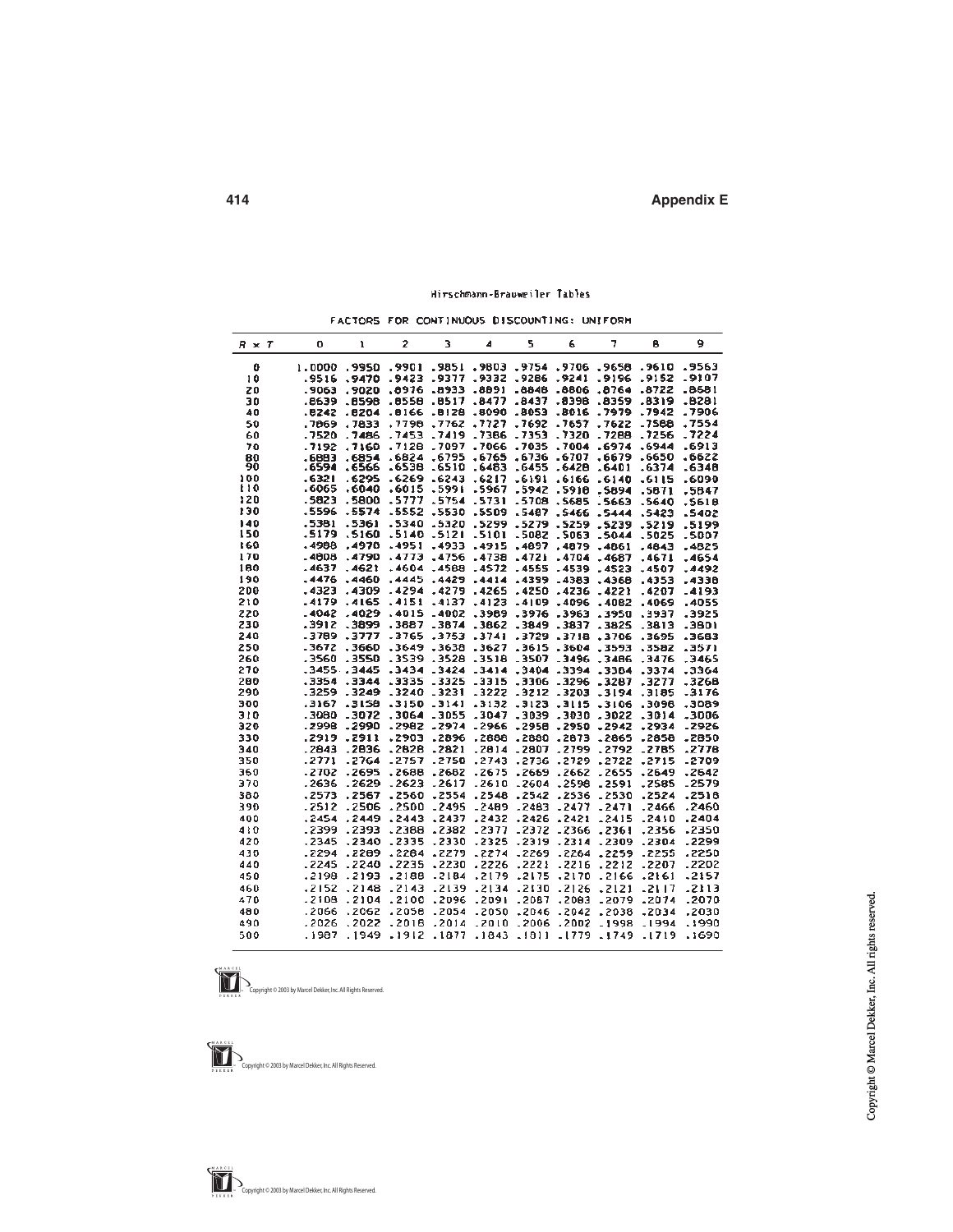#### Mirschmann-Brauweiler Jables

FACTORS FOR CONTINUOUS DISCOUNTING: INSTANTANEOUS

| $R \times T$ | o            | ı            | z       | э       | 4               | 5            | 6                  | 7       | a            | 9      |
|--------------|--------------|--------------|---------|---------|-----------------|--------------|--------------------|---------|--------------|--------|
| o            | 1.0000       | .9900        | - 9802  |         | .9704.9608.9512 |              | .9418.9324         |         | .9231        | .9139  |
| 10           | .9048        | .8958        | .8069   | .8781   | .8694           | .8607        | .8521              | .8437   | .8353        | .8270  |
| 20           | .8187        | .8106        | .8025   | .7945   | .7866           | .7788        | .7711              | .7634   | .7558        | .7483  |
| 30           | -7408        | .7334        | .7261   | .7189   | .7118           | .7047        | -6977              | .6907   | . 6839       | .6771  |
| 40           | .6703        | -6637        | -6570   | .6505   | .6440           | -6376        | EIE <sub>0</sub> . | .6250   | -6188        | .6126  |
| 50           | -6065        | .6005        | .5945   | .5886   | .5827           | .5769        | -5712              | .5655   | -5599        | .5543  |
| 60           | -5488        | .5434        | .5379   | .5326   | .5273           | .5220        | -5169              | .5117   | .5066        | .5016  |
| 70           | -4966        | . 4916       | .4868   | .4819   | .4771           | . 4724       | .4677              | .4630   | .4584        | .4538  |
| 80           | <b>EP44.</b> | .4449        | .4404   | .4360   | .4317           | .4274        | .4232              | .4190   | .4148        | .4107  |
| 90           | .4066        | .4025        | .3985   | .3946   | .3906           | .3867        | .3829              | .3791   | .3753        | .3716  |
| 100          | .3679        | .3642        | .3606   | .3570   | .3535           | .3499        | $-3465$            | .3430   | .3396        | .3362  |
| 110          | .3329        | .3296        | .3263   | .3230   | .3198           | .3166        | -3135              | .3104   | .3073        | .3042  |
| 120          | .3012        | .2982        | .2952   | .2923   | .2894           | .2865        | .2837              | .2608   | .2780        | .2753  |
| 130          | $-2725$      | .2698        | .2671   | .2645   | .2618           | .2592        | -2567              | .2541   | .2516        | .2491  |
| 140          | .2466        | .2441        | .2417   | .2393   | -2369           | .2346        | .2322              | .2299   | .2276        | .2254  |
| 150          | -2231        | .2209        | .2167   | .2165   | $-2144$         | .2122        | -2101              | .2080   | .2060        | .2039  |
| 160          | .2019        | . 1999       | .1979   | ,1959   | .1940           | -1920        | .1901              | .1882   | .1864        | . 1845 |
| 170          | . 1827       | .1809        | .1791   | ,1773   | .1755           | .1738        | .1720              | -1703   | . 1686       | . 1670 |
| 180          | .1653        | .1637        | . 1620  | .1604   | .1588           | .1572        | - 1557             | .1541   | .1526        | . 1511 |
| 190          | .1496        | .1461        | .1466   | .1451   | .1437           | .1423        | .1409              | .1395   | .1381        | .1367  |
| 200          | .1353        | -1340        | .1327   | .1313   | .1300           | .1267        | -1275              | .1262   | . 1249       | .1237  |
| 210          | .1225        | .1212        | .1200   | .1188   | -1177           | -1165        | .1153              | .1142   | .1130        | .1119  |
| 220          | .1108        | .1097        | - 1086  | $-1075$ | $-1065$         | .1054        | .1044              | .1033   | -1023        | -1013  |
| 230          | .1003        | :0993        | :0983   | .0973   | .0963           | .0954        | .0944              | .0935   | .0926        | -0916  |
| 240          | .0907        | .0898        | .0889   | .0860   | .0872           | .0863        | .0854              | .0846   | .0837        | ,0829  |
| 250          | .0821        | .0013        | .0805   | 0797ء   | .0789           | .0781        | .0773              | .0765   | .0758        | -0750  |
| 260          | .0743        | .0735        | .0728   | .0721   | .0714           | .0707        | .0699              | .0693   | .0686        | .0679  |
| 270          | .0672        | .0665        | .0659   | .0652   | .0646           | .0639        | .0633              | .0627   | .0620        | .0614  |
| 280          | .0608        | .0602        | .0596   | .0590   | .0584           | .0578        | .0573              | .0567   | .0561        | .0556  |
| 290          | . 0550       | .0545        | .0539   | .0534   | .0529           | .0523        | .0518              | .0513   | .0508        | .0503  |
| 300          | .0490        | .0493        | .0488   | .0483   | .0470           | .0474        | $-0469$            | .0464   | .0460        | .0455  |
| 310          | .0450        | .0446        | .0442   | .0437   | $-0433$         | .0429        | .0424              | .0420   | .0416        | .0412  |
| 320          | .0408        | .0404        | .0400   | .0396   | .0392           | .0388        | .0384              | .0380   | .0376        | .0373  |
| 330          | .0369        | .0365        | .0362   | .0358   | .0354           | <b>LO351</b> | .0347              | .0344   | <b>0340.</b> | .0337  |
| 340          | .0334        | <b>OEEO.</b> | .0327   | .0324   | -0321           | .0317        | $-0314$            | .0311   | 8080.        | .0305  |
| 350          | .0302        | .0299        | .0296   | .0293   | .0290           | -0287        | .0284              | .0282   | .0279        | .0276  |
| 360          | .0273        | .0271        | .0268   | .0265   | .0263           | -0260        | .0257              | .0255   | .0252        | .0250  |
| 370          | .0247        | .0245        | .0242   | .0240   | .0238           | .0235        | .0233              | ,0231   | .0228        | .0226  |
| 380          | .0224        | .0221        | $-0219$ | .0217   | .0215           | .0213        | .0211              | .0209   | .0207        | .0204  |
| 390          | .0202        | .0200        | .0198   | .0196   | .0194           | 393.         | .0191              | .0189   | .0187        | .0185  |
| 400          | .0183        | .0181        | .0180   | .0178   | .0176           | .0174        | .0172              | .0171   | .0169        | -0167  |
| 410          | .0166        | .0164        | -0162   | . 0161  | -0159           | -0158        | 0156ء              | .0155   | -0153        | .0151  |
| 420          | .0150        | .0148        | .0147   | .0146   | .0144           | .0143        | -0141              | $-0140$ | .0138        | .0137  |
| 430          | -0136        | -0134        | -0133   | .0132   | .0130           | .0129        | .0128              | .0127   | .0125        | .0124  |
| 440          | .0123        | .0122        | .0120   | .0119   | .0118           | $-0117$      | .0116              | .0114   | .0113        | .0112  |
| 450          | .0111        | -0110        | -0109   | .0108   | .0107           | -0106        | .0105              | .0104   | .0103        | .0102  |
| 460          | .0101        | .0100        | -0099   | .0098   | .0097           | .0096        | .0095              | .0094   | .0093        | .0092  |
| 470          | .0091        | .0090        | .0089   | 0080.   | .0087           | .0087        | .0086              | .0085   | .0084        | .0083  |
| 480          | .0082        | .0081        | .0081   | .0080   | .0079           | .0078        | .0078              | ,0077   | .0076        | .0075  |
| 490          | .0074        | .0074        | .0073   | .0072   | .0072           | .0071        | .0070              | .0069   | .0069        | .0068  |
| 500          | .0067        | .0061        | .0055   | .0050   |                 |              |                    |         | ,0030        |        |
|              |              |              |         |         | .0045           | .0041        | .0037              | .0033   |              | .0027  |